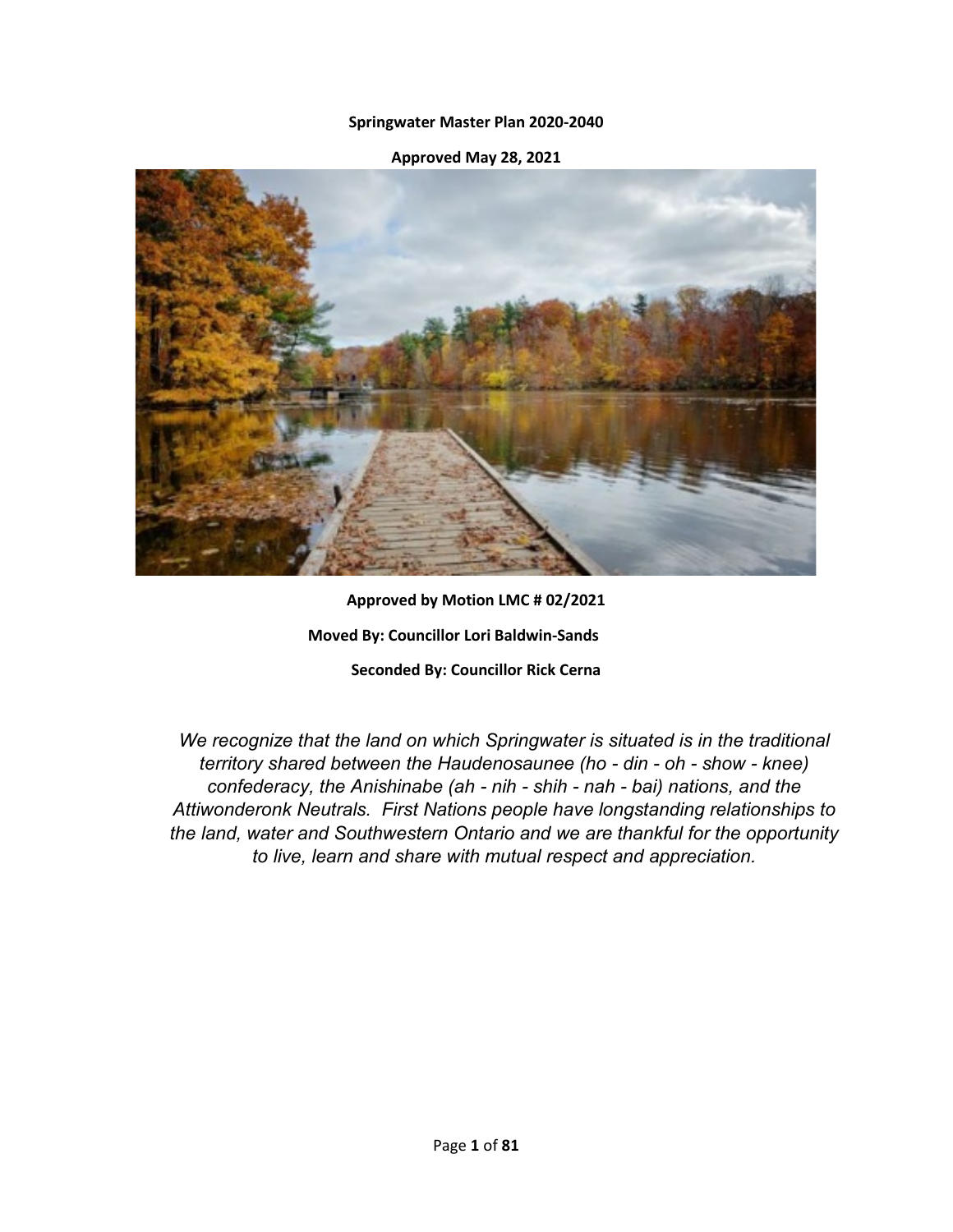## Contents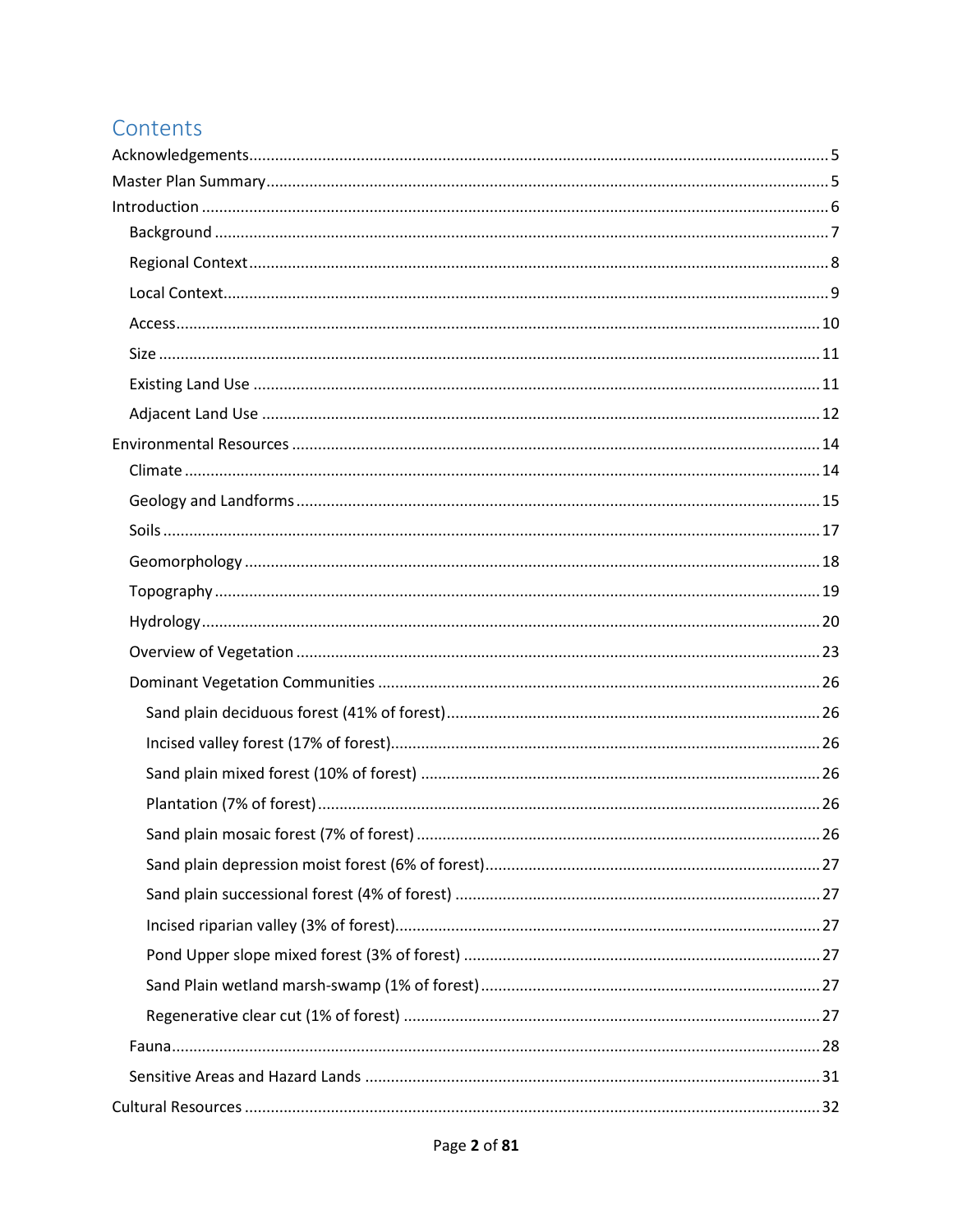| 53 |
|----|
|    |
|    |
|    |
|    |
|    |
|    |
|    |
|    |
|    |